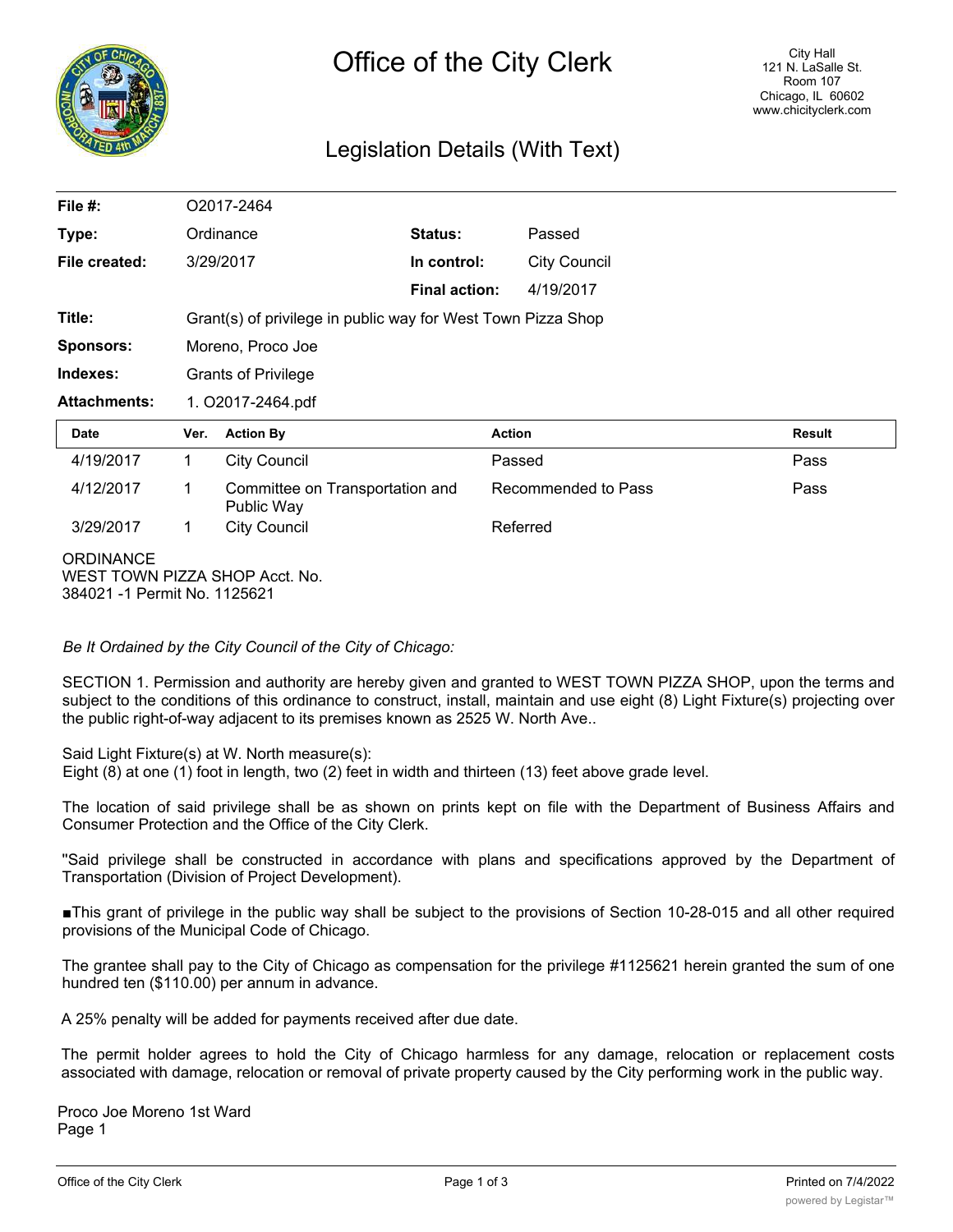#### **File #:** O2017-2464, **Version:** 1

Authority herein given and granted for a period of five (5) years from and after Date of Passage.

(Page 5 of 5)

CITY OF CHICAGO BACP PWU BUNDLE PERMIT APPLICATION V 02 21 14

# **APPLICATION TO USE THE PUBLIC RIGHT OF WAY**

### *EXAMPLE OF LIGHT(S) DRAWING*

**3**

^% Department of Business Affairs and Consumer Protection (BACP) Small Business Center Dr^lwr Publ,c Way Use Umt (pwu) c,ty Hall> Room 800 121 Nortn LaSalle Street, Chicago, Illinois 60602 ccV?s<sup>l</sup>u^iBi&TccT<sup>i</sup>i8S cityofchicago org/sbc 312 74 GOBIZ (744 6249) 312 742 1974 (TTY) ^ 74 uOl

Department of Business Affairs and Consumer Protection Small Business Center - Public Way Use Unit City Hall - 121 N. LaSalle Street, Room 800 • Chicago, IL 60602 312-74-GOBIZ/312-744-6249 • (312) 744-1944 (TTY)